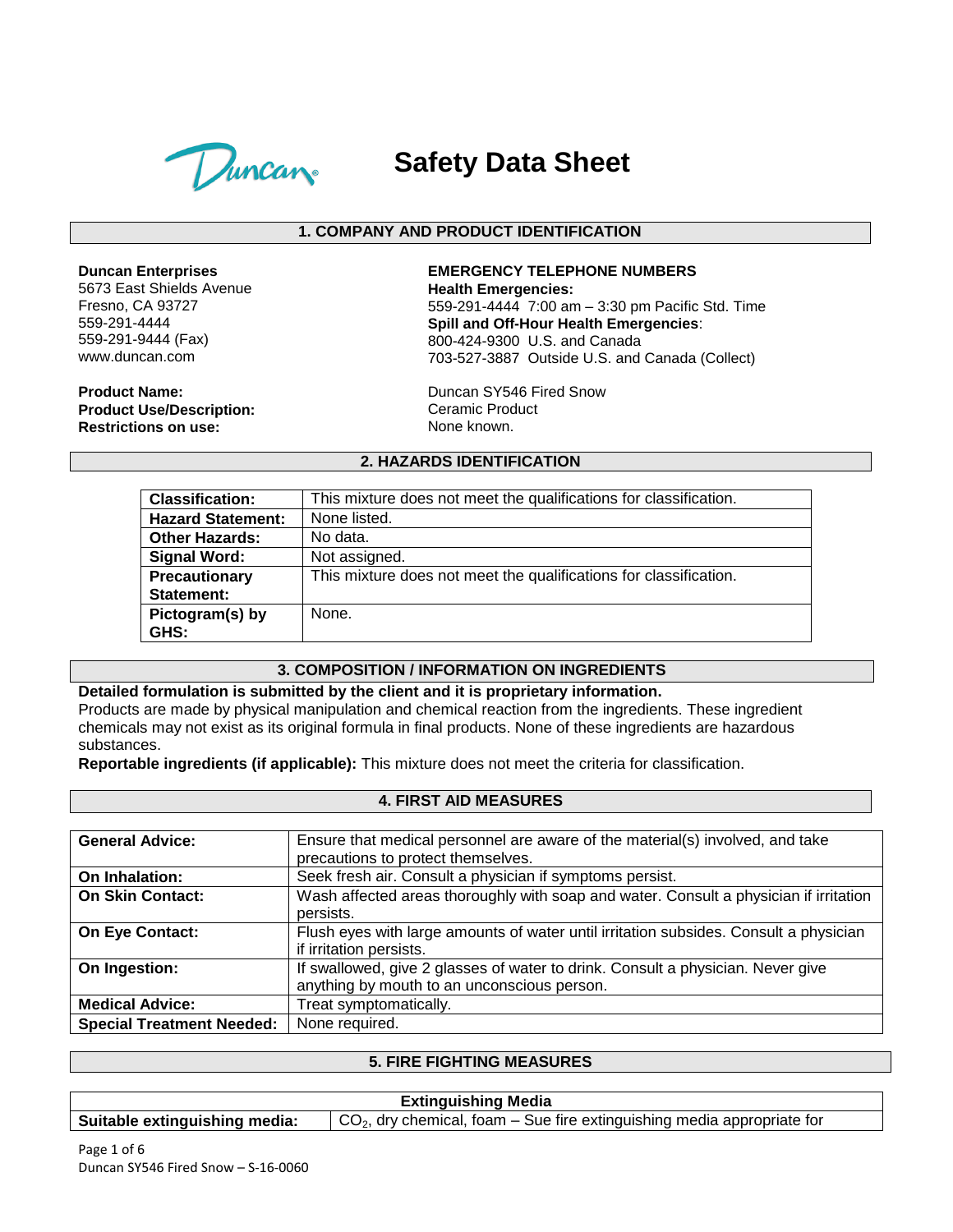| surrounding fire.                 |                                                                                                                                                                      |  |  |
|-----------------------------------|----------------------------------------------------------------------------------------------------------------------------------------------------------------------|--|--|
| No data.                          |                                                                                                                                                                      |  |  |
| <b>Protection of Firefighters</b> |                                                                                                                                                                      |  |  |
|                                   | N/A                                                                                                                                                                  |  |  |
|                                   | See section 8 of this SDS.                                                                                                                                           |  |  |
|                                   | None required.                                                                                                                                                       |  |  |
|                                   | Will not occur.                                                                                                                                                      |  |  |
|                                   | Specific hazards arising from the chemical:<br>Protective equipment for firefighters:<br>Special precautions for fire fighters:<br>Will hazardous combustion occur?: |  |  |

# **6. ACCIDENTAL RELEASE MEASURES**

| <b>Personal Precautions:</b>                      | Ensure adequate ventilations.                                                                                                                                                                                          |
|---------------------------------------------------|------------------------------------------------------------------------------------------------------------------------------------------------------------------------------------------------------------------------|
| <b>Environmental Precautions:</b>                 | No data.                                                                                                                                                                                                               |
| <b>Methods for Cleaning Up:</b>                   | Spills should be taken up with suitable absorbent material<br>and placed in containers. Spill areas can be washed with<br>water; collect wash water for approved disposal. Do not<br>flush to storm sewer or waterway. |
| <b>Emergency Procedures:</b>                      | No data.                                                                                                                                                                                                               |
| <b>Recommended Personal Protective Equipment:</b> | See Section 8 of this SDS.                                                                                                                                                                                             |
| <b>Emergency Containment/Procedures:</b>          | No data.                                                                                                                                                                                                               |

#### **7. HANDLING AND STORAGE**

| <b>Safe Storage:</b>            | Store between 40° - 100°F                                     |
|---------------------------------|---------------------------------------------------------------|
| <b>Safe Handling:</b>           | Protect from freezing; keep container sealed when not in use. |
| <b>Known Incompatibilities:</b> | None known                                                    |

## **8. EXPOSURE CONTROL AND PERSONAL PROTECTION**

**Occupational Exposure Limits:** No specific usage precautions noted.

**Appropriate Engineering Controls:** No special requirements under ordinary conditions of use and with adequate ventilation.

#### **Individual Protection measures, such as PPE (Personal Protective Equipment):**

| <b>Personal Protection Equipment:</b> |                                                                                 |  |  |
|---------------------------------------|---------------------------------------------------------------------------------|--|--|
| <b>Respiratory Protection:</b>        | NIOSH approved respirator for sprays and mists recommended if using a sprayer.  |  |  |
| <b>Eye Protection:</b>                | Wear safety glasses with side shields; protect against splashing.               |  |  |
| <b>Hand Protection:</b>               | Gloves are not normally required for foreseeable conditions of use.             |  |  |
| <b>Skin Protection:</b>               | Protective clothing is normally not required for foreseeable conditions of use. |  |  |
| <b>Thermal Protection:</b>            | No data.                                                                        |  |  |
| <b>General Safety and</b>             | Good hygiene practices should always be followed.                               |  |  |
| <b>Hygiene Measures:</b>              |                                                                                 |  |  |
| <b>Further Information:</b>           | None.                                                                           |  |  |

# **9. PHYSICAL AND CHEMICAL PROPERTIES**

| <b>Physical State/Appearance:</b>   | Paste               |
|-------------------------------------|---------------------|
| Color:                              | White               |
| Odor:                               | Odorless            |
| Odor Threshold:   No data.          |                     |
|                                     | <b>pH:</b> $7 - 10$ |
| <b>Boiling Point/Range:   212°F</b> |                     |
| <b>Melting Point/Range:</b>         | Approx. 0°C (32°F)  |
| Flash Point: N/A                    |                     |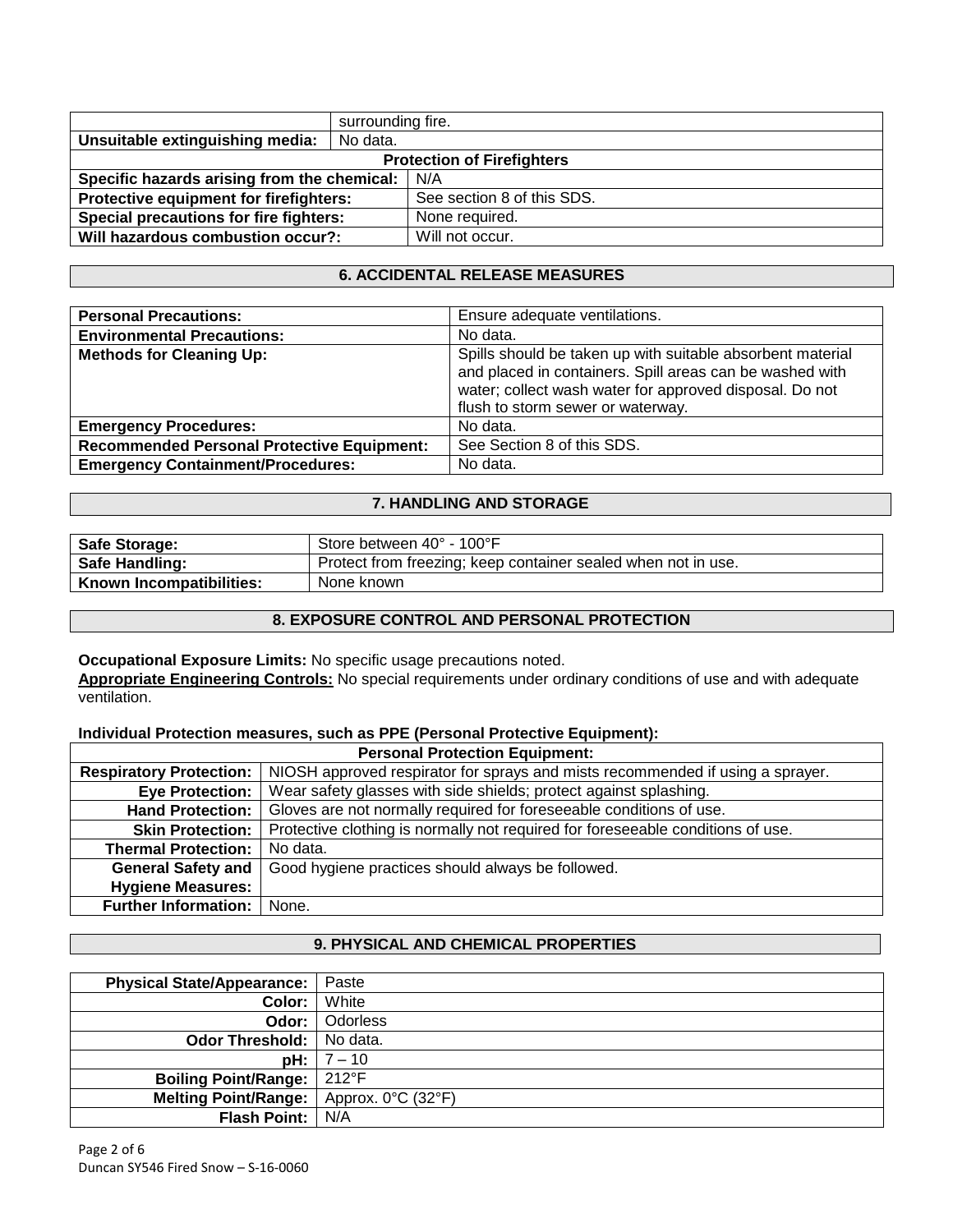| <b>Evaporation Rate:</b>          | 1 (Water=1)                       |
|-----------------------------------|-----------------------------------|
| <b>Vapor Density:</b>             | $\overline{11.37} - 12.5$ lb./gal |
| Solubility(ies):                  | Miscible in water.                |
| <b>Vapor Pressure:</b>            | 17.5 mm Hg @20°C (68°F)           |
| <b>Relative Density:</b>          | No data.                          |
| <b>Viscosity:</b>                 | No data.                          |
| <b>Partition Coefficient</b>      | No data.                          |
| (n-octanol/water), if applicable: |                                   |
| <b>Explosive Properties:</b>      | No data.                          |
| Flammability: (Solid, gas)        | No data.                          |
| <b>Flammability Limit in Air:</b> | No data.                          |
| <b>Upper/Lower</b>                |                                   |
| <b>Autoignition temperature:</b>  | N/A                               |
| <b>Decomposition temperature:</b> | N/A                               |

## **10. STABILITY AND REACTIVITY**

| <b>Chemical Stability:</b>      | Stable                   |
|---------------------------------|--------------------------|
| <b>Conditions to Avoid:</b>     | None known.              |
| <b>Incompatible Materials:</b>  | None known.              |
| <b>Hazardous Decomposition</b>  | Avoid fumes when firing. |
| <b>Products:</b>                |                          |
| <b>Possibility of Hazardous</b> | Will not occur.          |
| <b>Reactions:</b>               |                          |

# **11. TOXICOLOGICAL INFORMATION**

| Information on likely routes of exposure:               |                                                   |                        |            |  |
|---------------------------------------------------------|---------------------------------------------------|------------------------|------------|--|
| Eye Contact -Serious Eye Damage or Irritation           |                                                   | Slight, transient.     |            |  |
| Skin Contact - Skin Corrosion, Sensitization or         | No known signs or symptoms associated with        |                        |            |  |
|                                                         | exposure to product.                              |                        |            |  |
| Ingestion - Carcinogenicity/Aspiration Hazard:          | No known signs or symptoms associated with        |                        |            |  |
|                                                         | exposure to product.                              |                        |            |  |
| <b>Inhalation - Respiratory Sensitization/Toxicity:</b> | No known signs or symptoms associated with        |                        |            |  |
|                                                         | exposure to product.                              |                        |            |  |
| Symptoms related to the physical chemical and           | This product should be considered non-hazardous   |                        |            |  |
|                                                         | and has no known chronic effects.                 |                        |            |  |
|                                                         | None.                                             |                        |            |  |
|                                                         | No data.                                          |                        |            |  |
|                                                         | No data.                                          |                        |            |  |
| Specific target organ toxicity (single exposure):       | No data.                                          |                        |            |  |
| Specific target organ toxicity (repeated exposure):     | No data.                                          |                        |            |  |
| Chemicals listed on NTP, IARC or OSHA as a              | Not considered a carcinogen by IARC, NTP or OSHA. |                        |            |  |
|                                                         |                                                   |                        |            |  |
| Oral LD50                                               | <b>Dermal LD50</b>                                | <b>Inhalation LC50</b> | Percentage |  |
|                                                         |                                                   | ^                      |            |  |
|                                                         |                                                   |                        |            |  |

**\*Estimates for product may be based on additional component data not shown.**

## **12. ECOLOGICAL INFORMATION (NON-MANDATORY)**

| <b>Ecotoxicity:</b>               | No data. |
|-----------------------------------|----------|
| Persistence and degradability:    | No data. |
| <b>Bioaccumulative potential:</b> | No data. |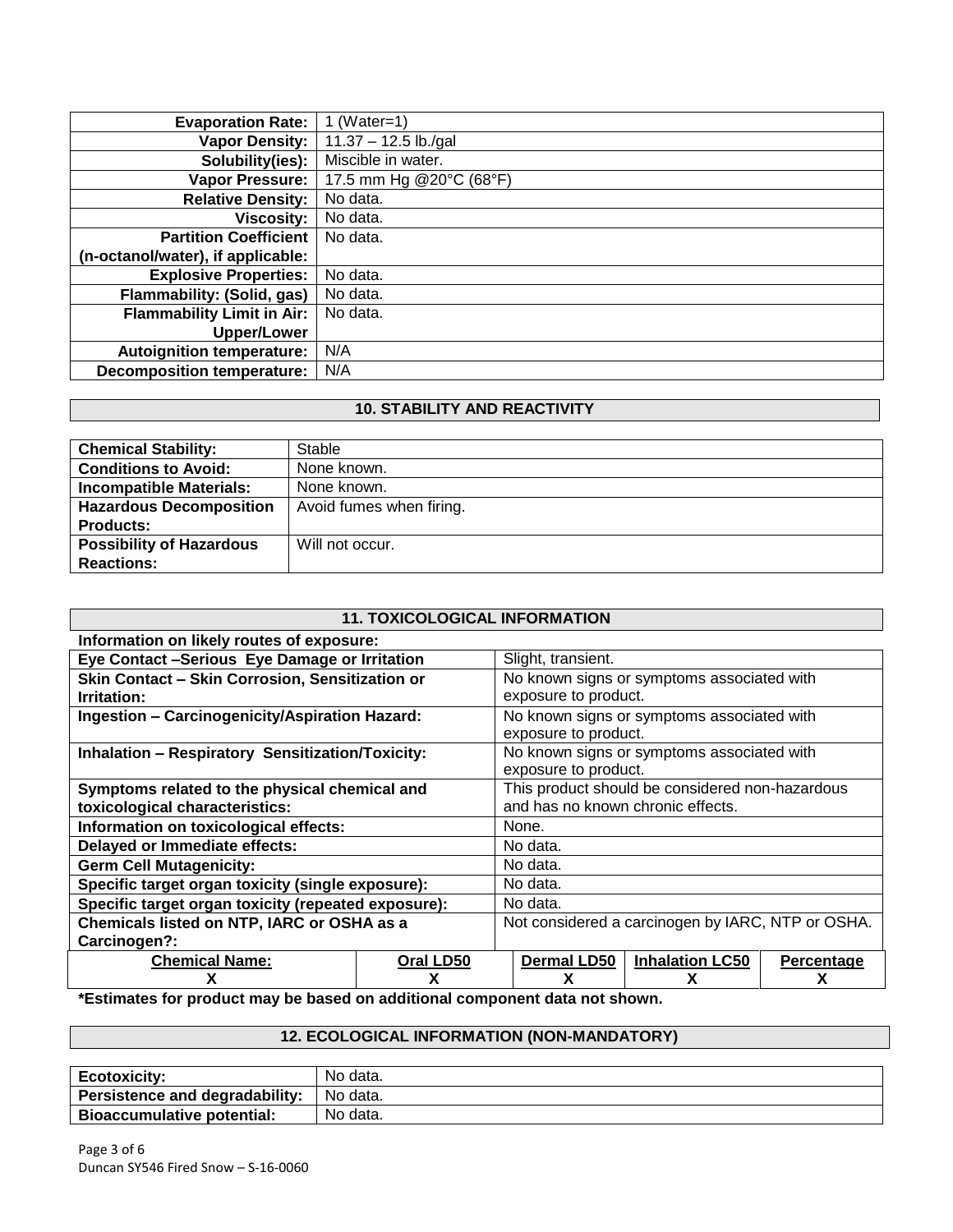| <b>Aquatic / Terrestrial warnings:</b> | No data. |
|----------------------------------------|----------|
| <b>Mobility in soil:</b>               | No data. |
| Other adverse effects:                 | No data. |

## **13. DISPOSAL CONSIDERATIONS (NON-MANDATORY)**

| <b>Disposal instructions:</b> | Waste disposal should be in accordance with existing Federal, State, and Local<br>environmental regulations.      |
|-------------------------------|-------------------------------------------------------------------------------------------------------------------|
| Hazardous waste code:         | <b>None</b>                                                                                                       |
| Contaminated packaging:       | Empty containers may contain product residue; Follow SDS and label warnings<br>even after they have been emptied. |

# **14. TRANSPORTATION INFORMATION (NON-MANDATORY)**

|                                                   | <b>DOT</b>                | <b>IMDG</b> |                | <b>IATA</b>    |  |
|---------------------------------------------------|---------------------------|-------------|----------------|----------------|--|
| UN/ID number:                                     | 88690 Sub 1               |             | Not regulated. | Not regulated. |  |
| Proper shipping name:                             | Glazes or Stains,         |             |                |                |  |
|                                                   | <b>Ceramic or Pottery</b> |             |                |                |  |
|                                                   | Artists or Hobbyists      |             |                |                |  |
|                                                   | Liquid                    |             |                |                |  |
| <b>Transport hazard class:</b>                    | No data                   |             |                |                |  |
| Packing group (if applicable):                    | No data                   |             |                |                |  |
| <b>Environmental Provisions:</b>                  | No data.                  |             |                |                |  |
| <b>Special Precautions:</b>                       | No data                   |             |                |                |  |
| Transport in bulk according to Annex II of MARPOL | No data.                  |             |                |                |  |
| 73/78 and IBC Code                                |                           |             |                |                |  |
| Emergency Response Guide Number: No data          | EmS-No:                   | No data.    |                |                |  |
| <b>Pictograms</b>                                 |                           |             |                |                |  |

**US:** X **IATA; IMDG:** X **Marine Pollutant:** X

# **15. REGULATORY INFORMATION (NON-MANDATORY)**

| <b>US Federal Regulations:</b>                |                                        |                                             |                |                                                             |                           |                           |  |
|-----------------------------------------------|----------------------------------------|---------------------------------------------|----------------|-------------------------------------------------------------|---------------------------|---------------------------|--|
| <b>TSCA Section 12(b) Export Notification</b> |                                        | All items are listed on the TSCA Inventory. |                |                                                             |                           |                           |  |
| (40 CFR 707, Subpt. D):                       |                                        |                                             |                |                                                             |                           |                           |  |
|                                               | <b>CERCLA (Superfund) reportable</b>   |                                             |                | Not regulated.                                              |                           |                           |  |
|                                               | quantity (lbs.) (40 CFR 302.4)         |                                             |                |                                                             |                           |                           |  |
| <b>OSHA Specifically Regulated</b>            |                                        | Not regulated.                              |                |                                                             |                           |                           |  |
| Substances (29 CFR 1910.1001-1050):           |                                        |                                             |                |                                                             |                           |                           |  |
|                                               | <b>Section 302 Extremely Hazardous</b> |                                             |                | Not regulated.                                              |                           |                           |  |
| Substance (40 CFR 355, Appendix A):           |                                        |                                             |                |                                                             |                           |                           |  |
| <b>Chemical</b>                               | <b>CAS</b>                             | Reportable                                  |                | <b>Threshold</b>                                            | <b>Threshold planning</b> | <b>Threshold planning</b> |  |
| Name:                                         | Number:                                | <b>Quantity:</b>                            |                | planning quantity:                                          | quantity, lower value:    | quantity, upper value:    |  |
| None                                          | x                                      | x                                           |                | x                                                           | x                         | x                         |  |
|                                               |                                        |                                             |                | Superfund Amendments and Reauthorization Act of 1986 (SARA) |                           |                           |  |
| <b>SARA 304 Emergency release</b>             |                                        |                                             |                | Not regulated.                                              |                           |                           |  |
| notification:                                 |                                        |                                             |                |                                                             |                           |                           |  |
| SARA 311/312 (40 CFR 370)                     |                                        | Not regulated.                              |                |                                                             |                           |                           |  |
| <b>Hazardous Chemical:</b>                    |                                        |                                             |                |                                                             |                           |                           |  |
| SARA 313 (TRI reporting):                     |                                        | Chemical Name:<br><b>CAS Number:</b>        |                | % by wt.                                                    |                           |                           |  |
|                                               |                                        |                                             | х<br>х<br>х    |                                                             |                           |                           |  |
| <b>Drug Enforcement Administration</b>        |                                        |                                             | Not regulated. |                                                             |                           |                           |  |
| (DEA) (21 CFR 1308.11-15):                    |                                        |                                             |                |                                                             |                           |                           |  |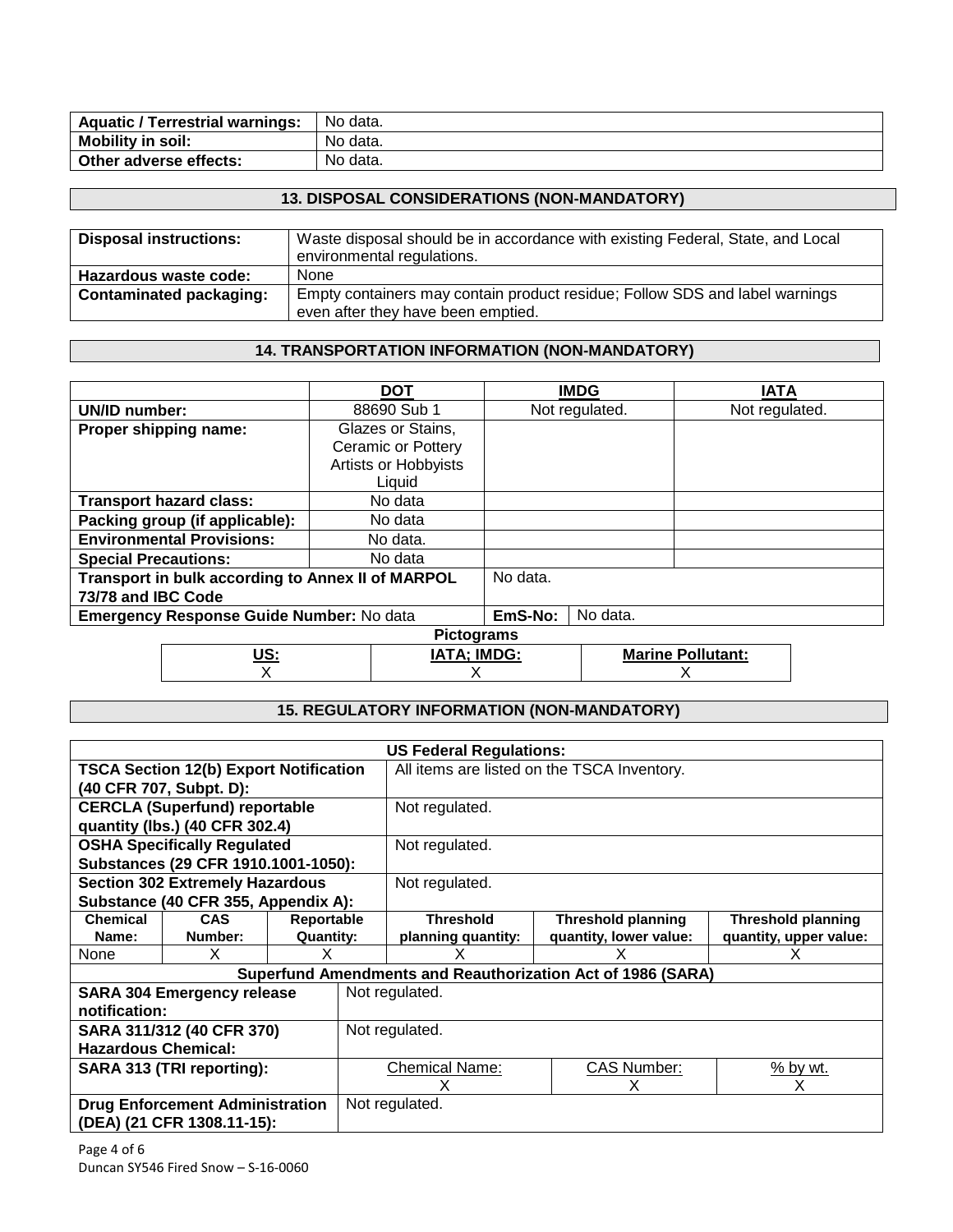| Clean Air Act (CAA) Section 112<br><b>Hazardous Air Pollutants (Haps)</b><br>List:                                |                                                                                                                                | Not regulated.                         |  |  |
|-------------------------------------------------------------------------------------------------------------------|--------------------------------------------------------------------------------------------------------------------------------|----------------------------------------|--|--|
| Clean Air Act (CAA) Section 112(r)<br><b>Accidental Release Prevention</b><br>(40 CFR 68.130):                    |                                                                                                                                | Not regulated.                         |  |  |
| Safe Drinking Water Act (SDWA):                                                                                   |                                                                                                                                | Not regulated.                         |  |  |
| <b>Canadian Domestic Substances</b><br>List (DSL):                                                                |                                                                                                                                | Not regulated.                         |  |  |
| <b>State Regulations</b>                                                                                          |                                                                                                                                |                                        |  |  |
| TSCA:                                                                                                             | This product is manufactured in compliance with all provisions of the Toxic                                                    |                                        |  |  |
|                                                                                                                   | Substances Control Act, 15 U.S. C. 2601 et. Seq.                                                                               |                                        |  |  |
| FDA:                                                                                                              | 21 CFR 175.105                                                                                                                 |                                        |  |  |
| <b>SARA/Title III:</b>                                                                                            | This product does not contain any substances at or above the reported threshold<br>under Section 313, based on available data. |                                        |  |  |
| <b>Conforms to Non-Toxic</b>                                                                                      | Products are certified in a program of toxicological evaluation by a nationally                                                |                                        |  |  |
| <b>ASTM-4236:</b>                                                                                                 | recognized toxicologist to contain no materials in sufficient quantities to be toxic or                                        |                                        |  |  |
|                                                                                                                   | injurious to humans or to cause acute or chronic health problems. These products are                                           |                                        |  |  |
|                                                                                                                   | certified to be labeled in accordance with the voluntary chronic hazard labeling                                               |                                        |  |  |
|                                                                                                                   | standard ASTM D-4236. In addition, there is no physical hazard as defined within                                               |                                        |  |  |
|                                                                                                                   |                                                                                                                                | 29 CFR Part 1910.1200(c).              |  |  |
| <b>California Proposition 65</b>                                                                                  | This product contains the following chemicals that are known to the State of California                                        |                                        |  |  |
| <b>Warning:</b>                                                                                                   | to cause cancer, birth defects, or other reproductive harm: None                                                               |                                        |  |  |
| <b>HMIS III Rating:</b>                                                                                           |                                                                                                                                | Health=1; Flammability=0; Reactivity=0 |  |  |
| Unless a concentration is specified in Section 2 of the SDS, the above chemicals(s) are present in trace amounts. |                                                                                                                                |                                        |  |  |

**\*A "Yes" indicates that all components of this product comply with the inventory requirements administered by the governing country(s).**